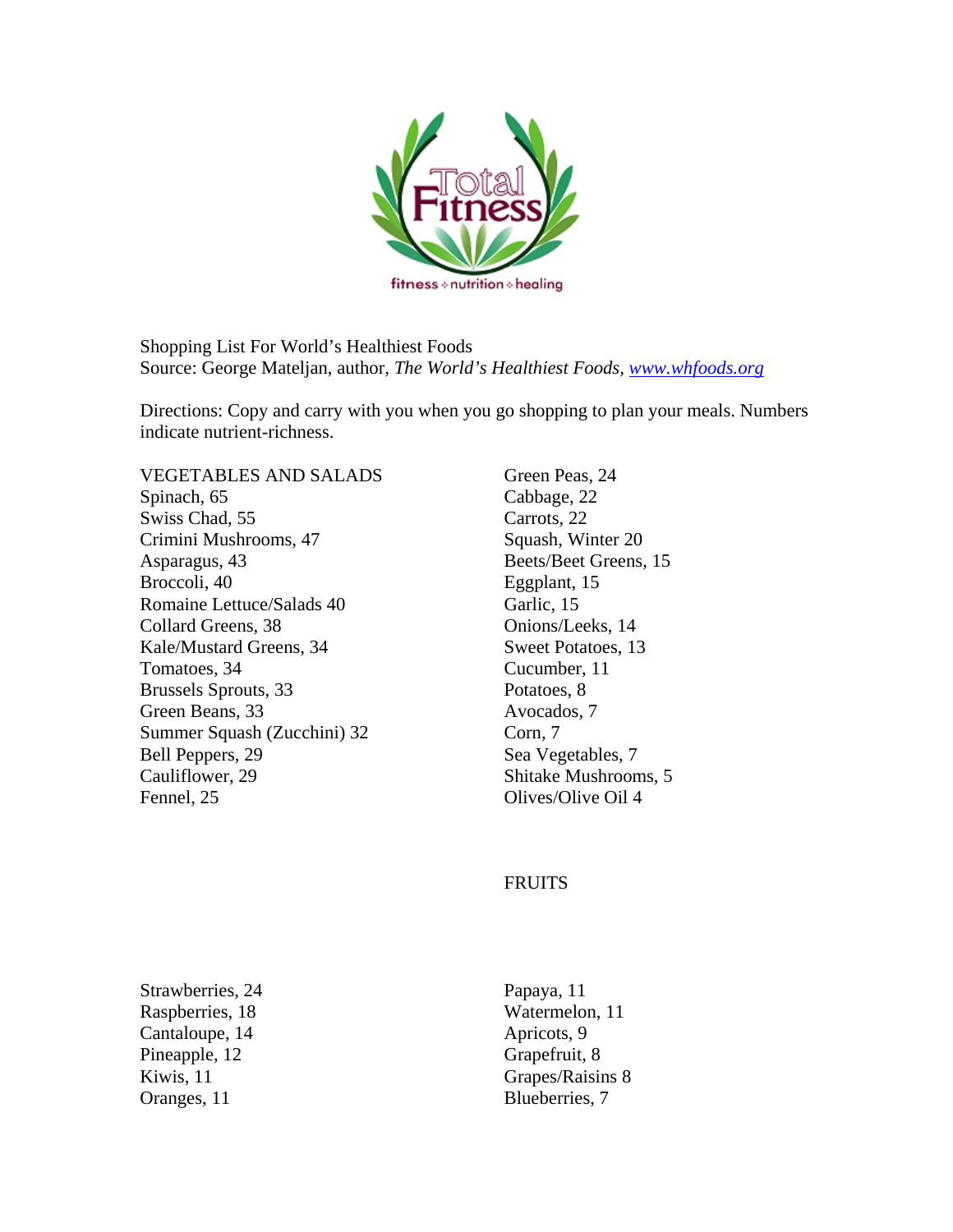Cranberries, 7 Bananas, 6 Plums/Prunes, 6 Lemons and Limes, 4

#### FISH AND SHELLFISH

Tuna, 24 Shrimp, 23 Salmon, 21 Cod, 21 Sardines, 20 Scallops, 14

## Apples, 3 Figs, 3 Pears, 3

# NUTS AND SEEDS

Sunflower Seeds, 18 Flaxseeds, 13 Sesame Seeds, 12 Pumpkin Seeds, 11 Walnuts, 8 Almonds, 7 Peanuts, 6 Cashews, 5

#### POULTRY AND LEAN MEATS

Calf's Liver, 41 Beef, Grass-Fed, 15 Venison, 14 Lamb, 12 Chicken, 11 Turkey, 11

### BEANS AND LEGUMES

Lentils, 20 Soybeans, 20 Kidney Beans/Pinto Beans, 19 Lima Beans, 18 Black Beans/Navy Beans, 16 Tofu, 16 Dried Peas, 14

## DAIRY AND EGGS Eggs, 18 Cow's Milk, Low-Fat, 17 Yogurt, 15 Goat's Milk, 8

#### GRAINS Oats, 12

Rye, 10 Quinoa, 7 Rice, Brown, 7 Whole Wheat, 7 Buckwheat, 5

HERBS AND SPICES Parsley, 21 Mustard Seeds, 15 Basil, 11 Cinnamon, 10 Cayenne/Chili Peppers, 8 Black Pepper, 7 Ginger, 5 Dill, 5